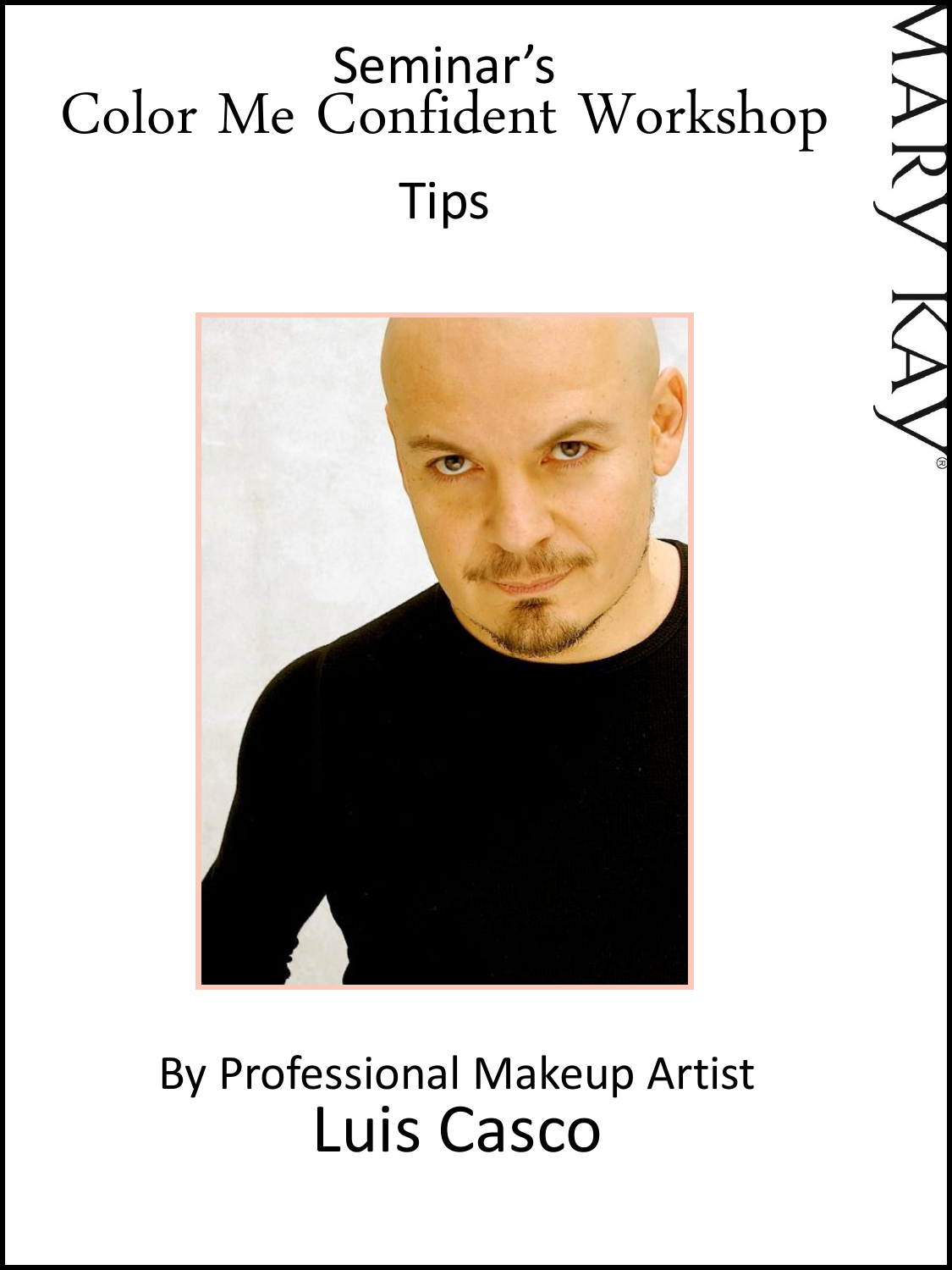# Finding the Right Foundation

Ask these three questions:

- 1. What do you want most from your foundation?
- 2. What is your skin type?
- 3. What is the foundation finish you want after application?

#### Find your customer's shade category:







Ivory Beige Bronze

Use the Foundation Finder Tool to find the closest shade, then have her stripe test on her jawline.

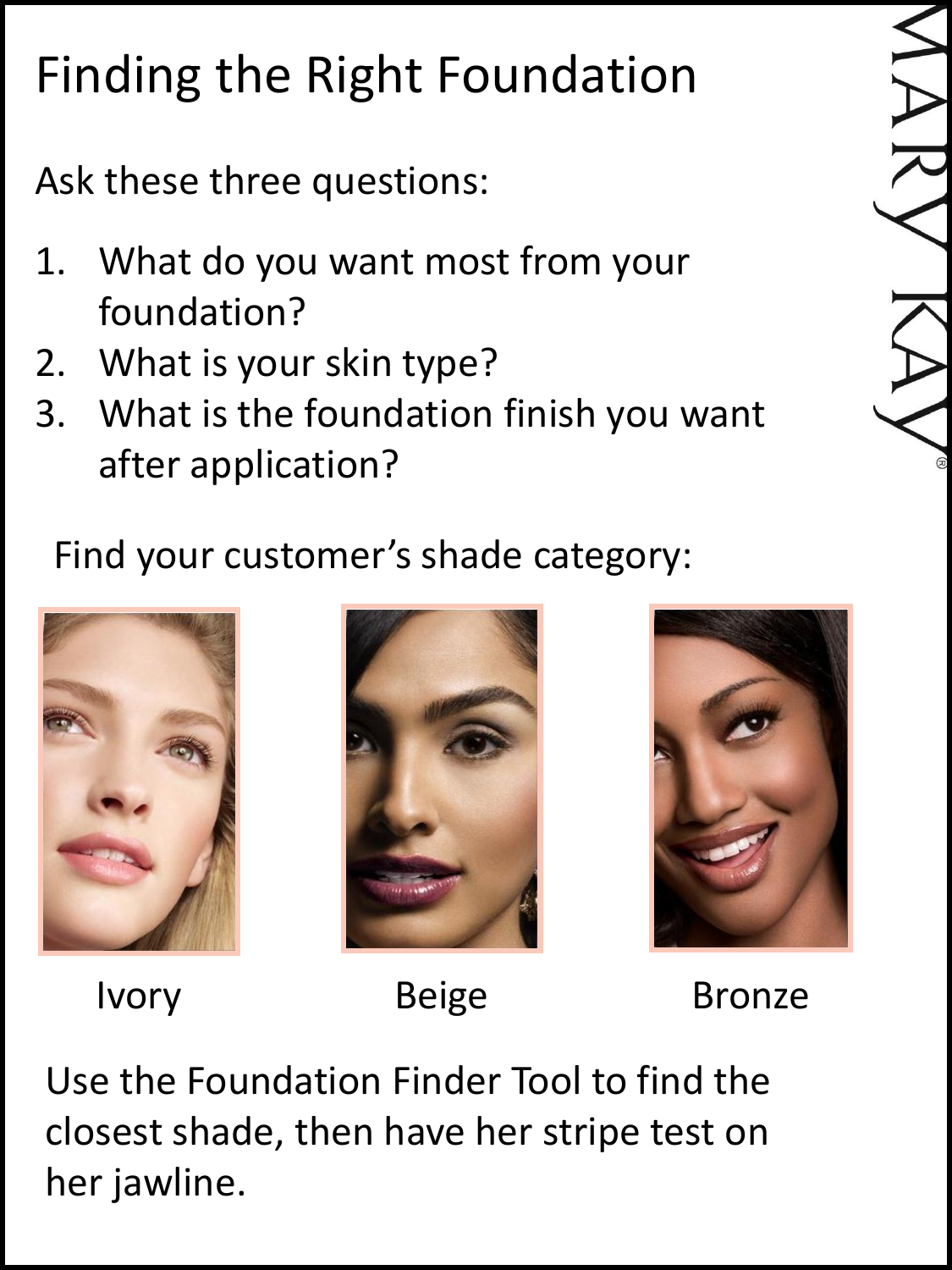# The "Pretty Look"





- **Neutral tones**
- Black/gray eyeliner
- A healthy glow to the cheek
- A hint of color on the lips
- Mascara is a must!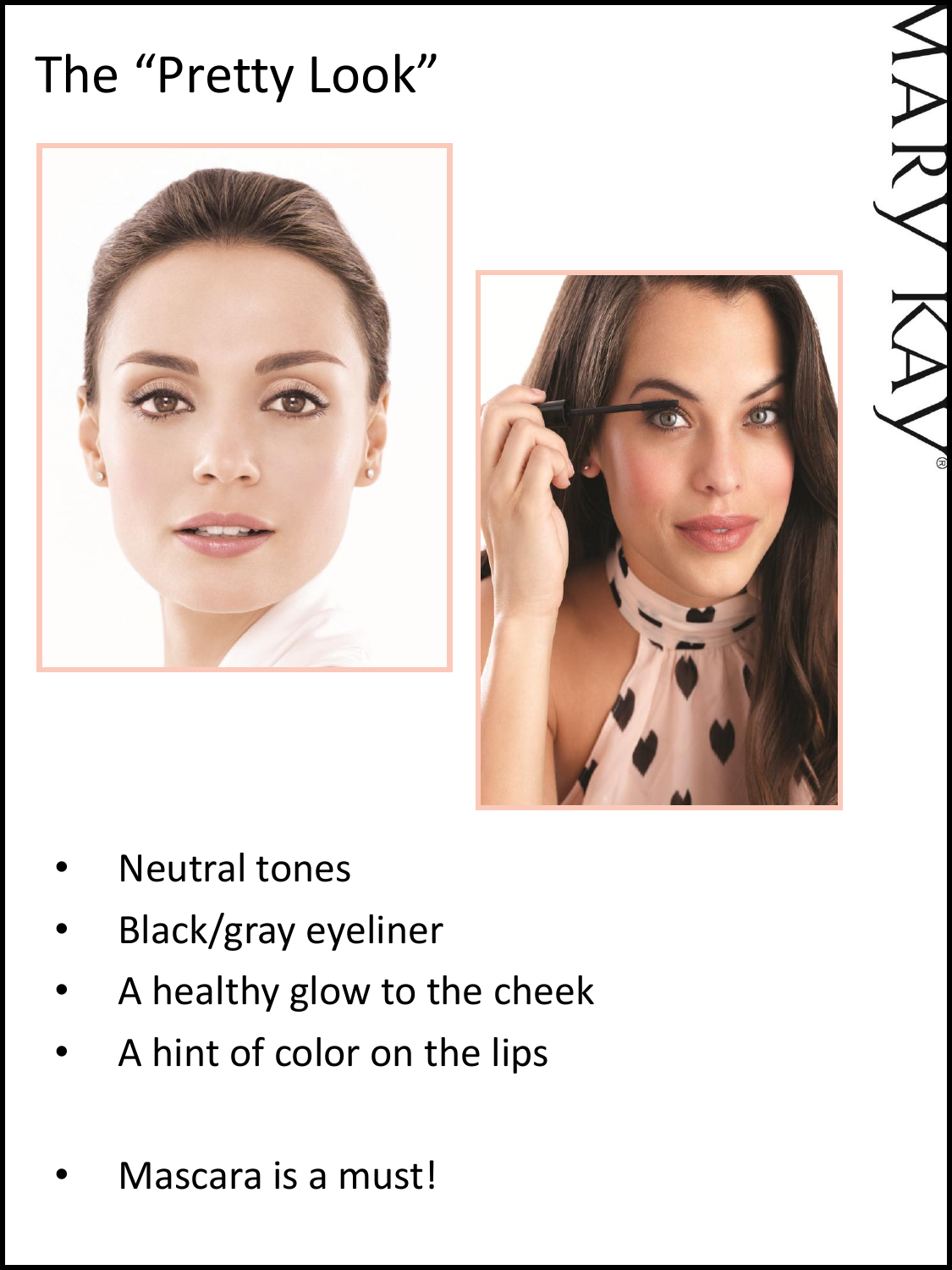## Make Eyes "Pop"



- Blue eyes: warm browns, bronze, copper and other similar shades with orange undertones
- Brown eyes: Any color; purples, pinks, grays and blues work especially well on brown eyes
- Green eyes: purple, plum and taupe shades
- Hazel eyes: deep green and lavender shades with soft yellow undertones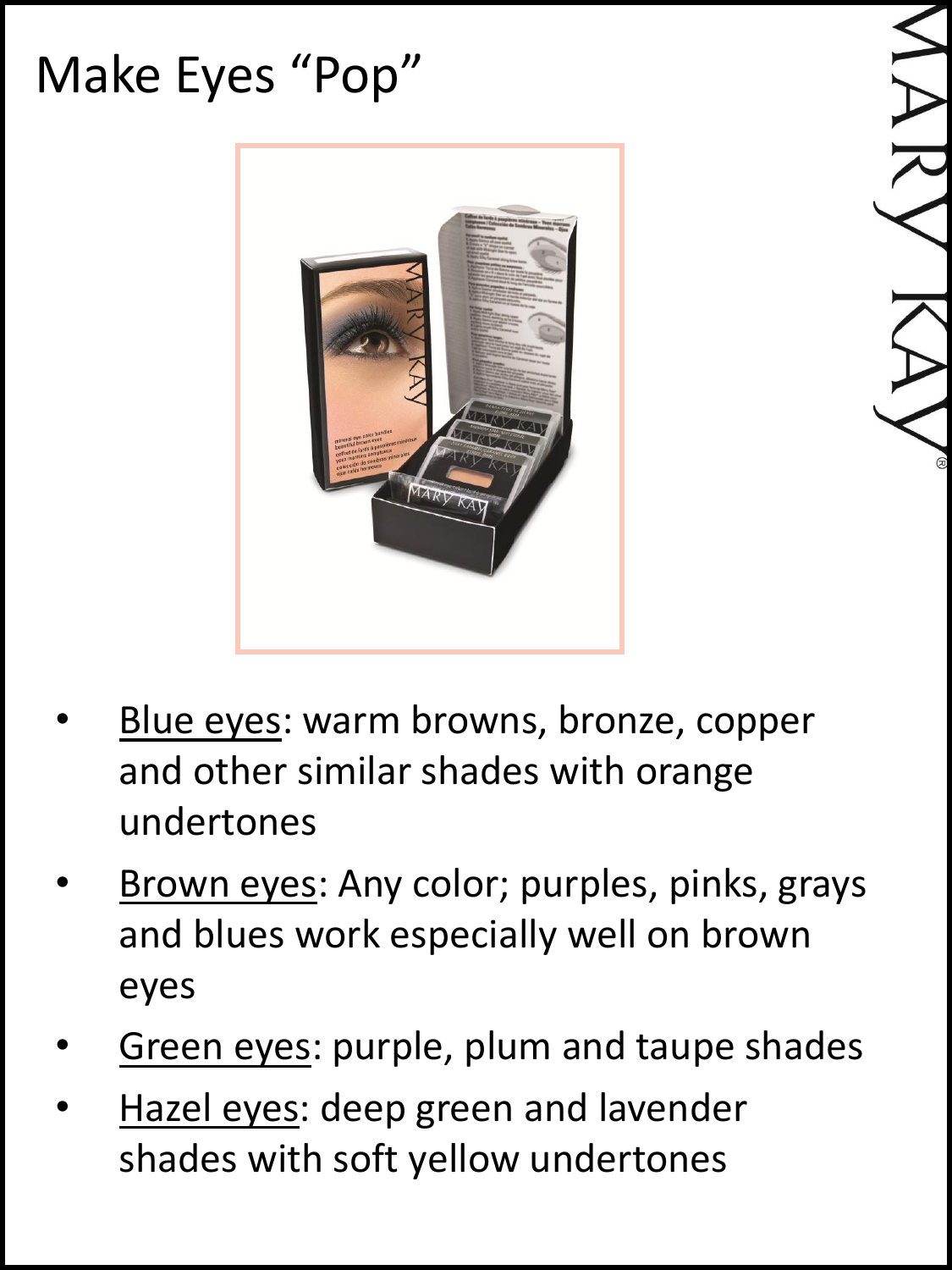### Find the right shades for your skin tone

Ivory Citrus Bloom Shy Blush Strawberry Cream Cheeks: Lips:

Sorbet

Pink

Diamonds

Shell Sweet Nectar Melon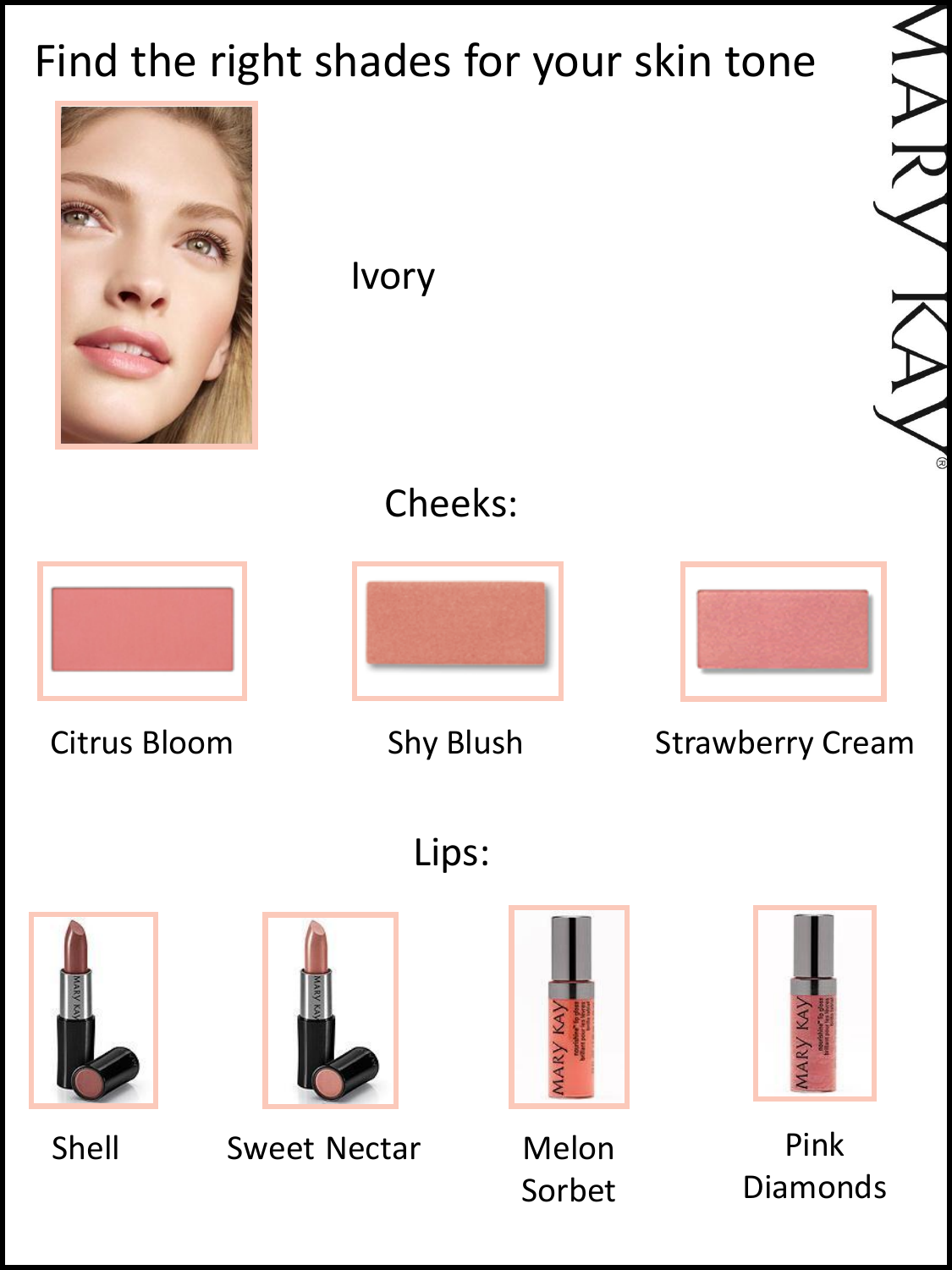### Find the right shades for your skin tone



Whipped Berries



Apricot **Glaze** 





Sugarberry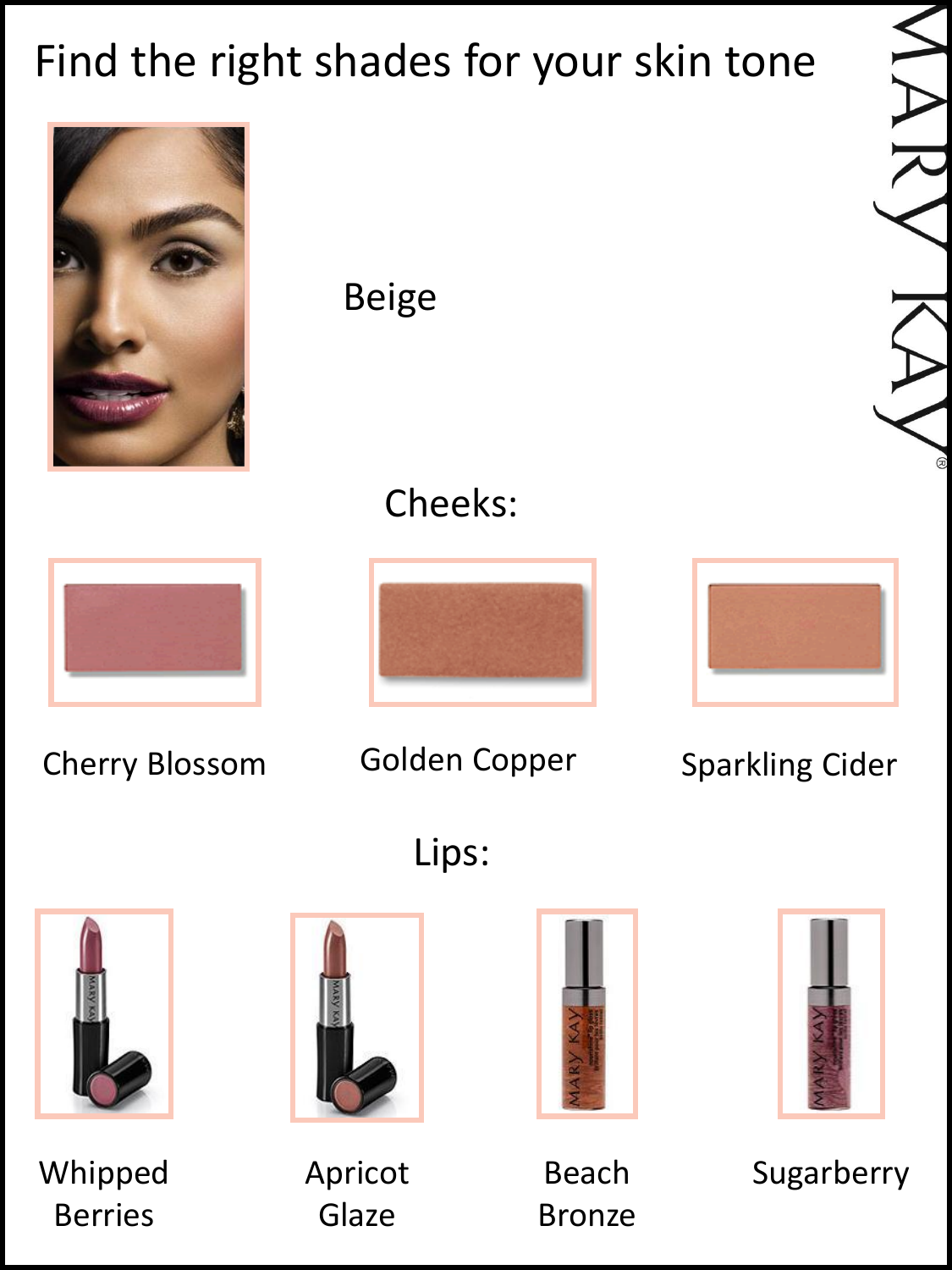### Find the right shades for your skin tone



Black Cherry

Nutmeg Sweet Raisin Berry

Sparkle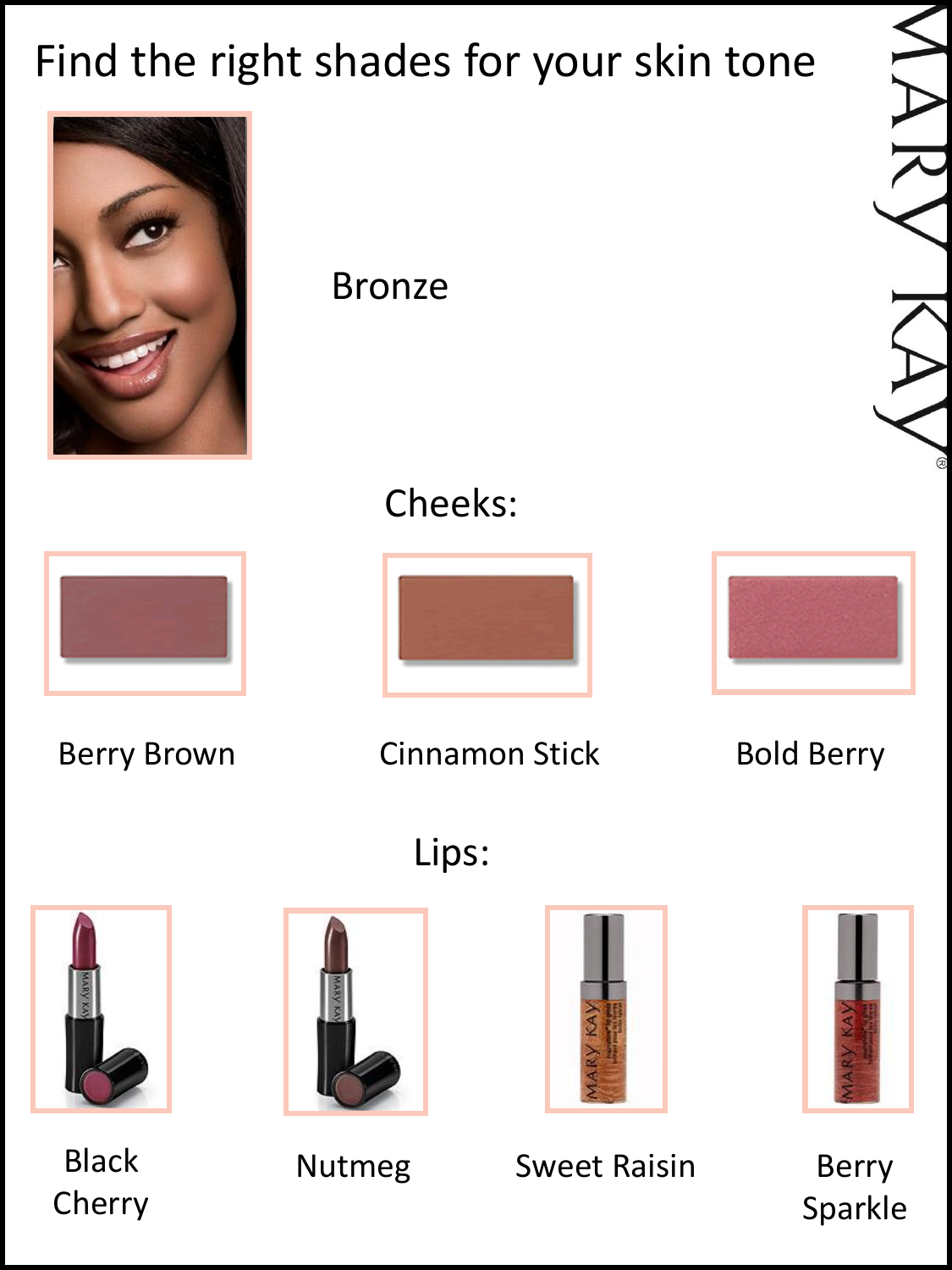### Tips for bold & bright colors





- Concentrate bold shades on the area of the face you want to accent.
- Use one bright color on eyes combined with neutral tones.
- For bold lips, keep the eyes neutral and try a lip "stain" look.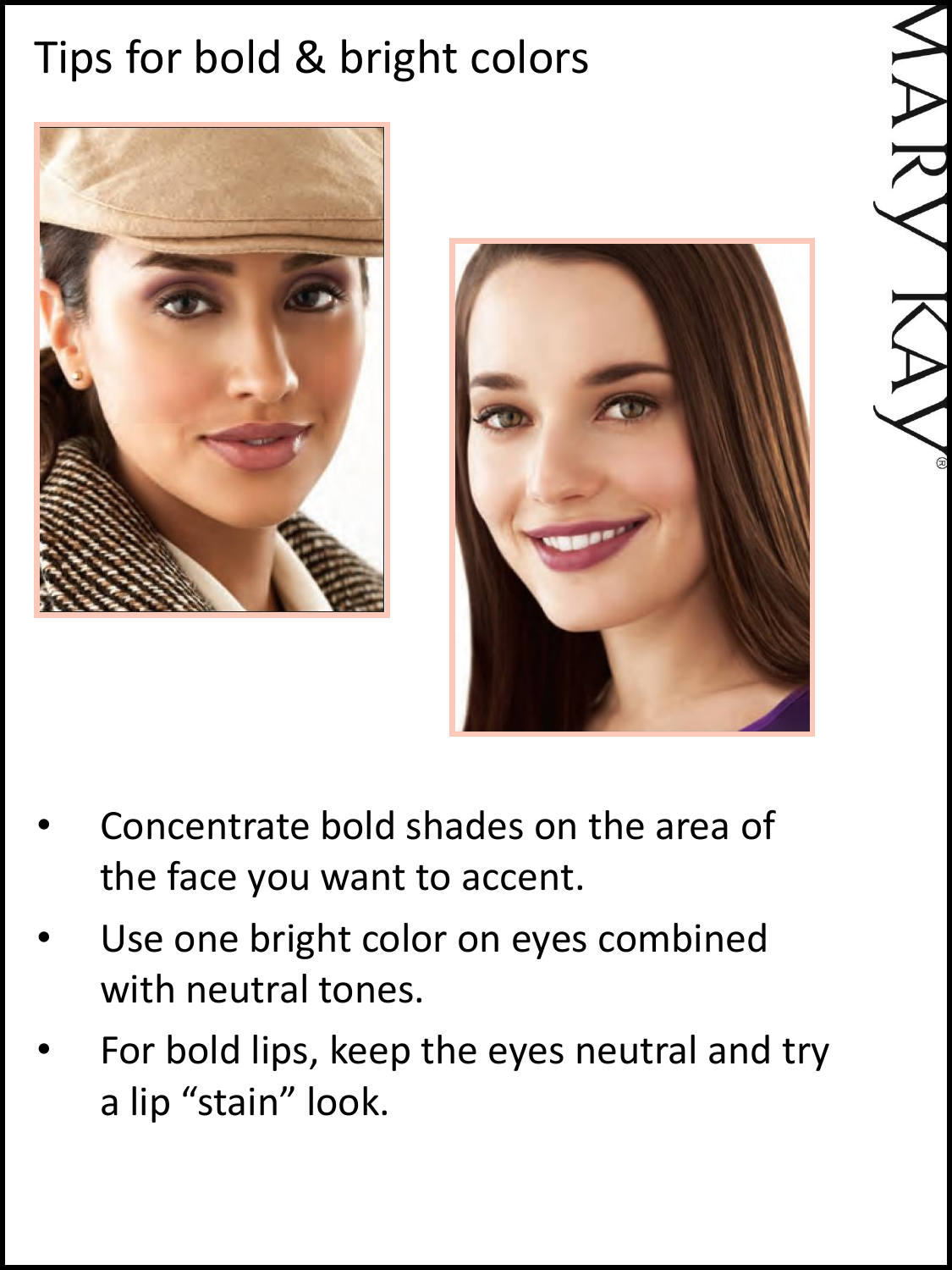#### Tips for 50s and over





- Neutral eye colors are most flattering. Curling the lashes will help open up the eye.
- Lip color should be complexion-compatible or medium-bright.
- Shimmer is ok when worn in the right places, for example as a highlight on the brow bone or on the inner corner of the eyelid.